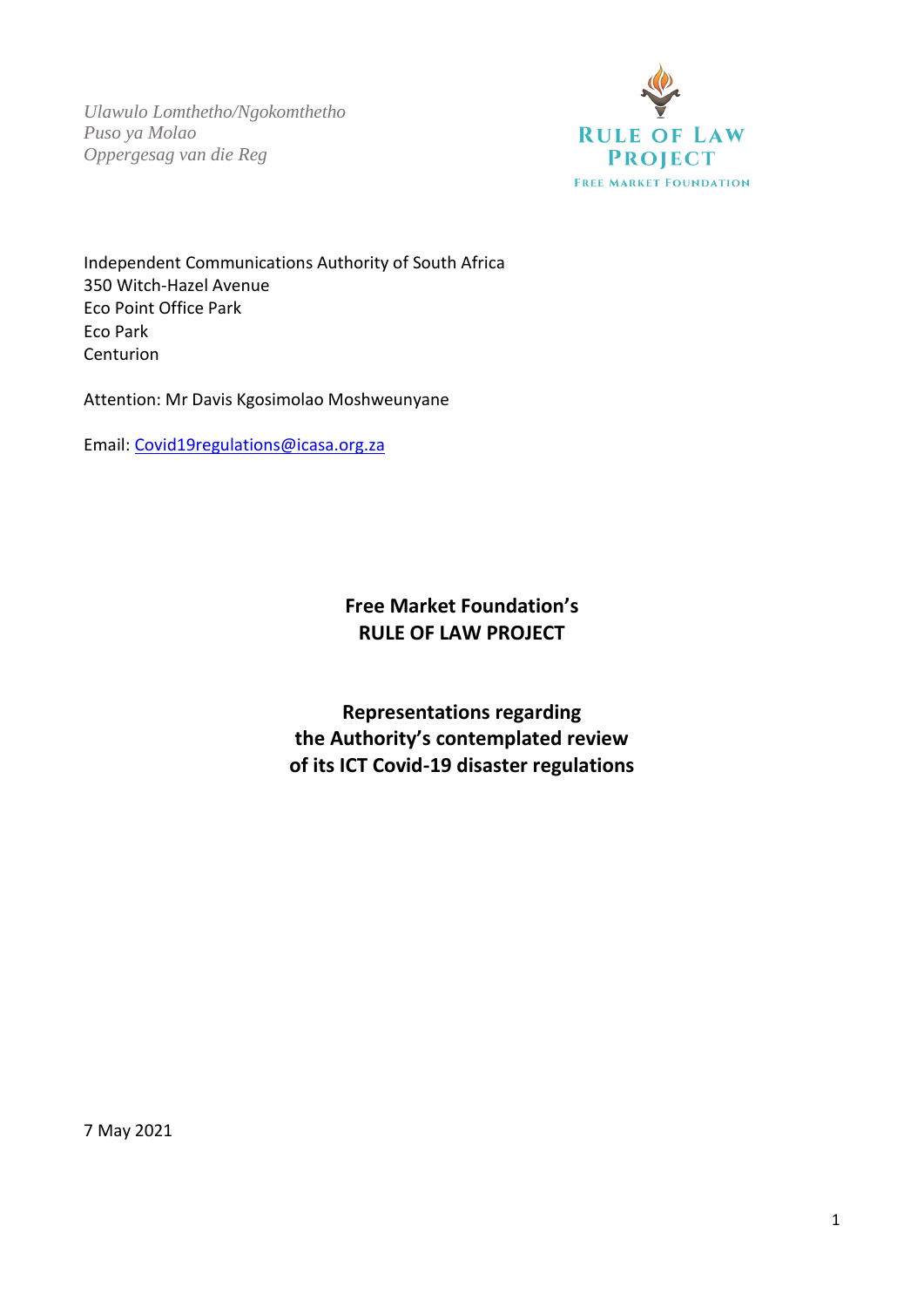#### **Introduction**

The Independent Communications Authority of South Africa ("the Authority", "Icasa") by notice on 22 April 2021 has invited written representations on its contemplated review of its Covid disaster regulations.

Icasa announced that day to the media that its chair Dr K Modimoeng had indicated that mobile network operators must continue to provide services to the public during the state of disaster and may derive commercial value from this high-value spectrum resource assigned temporarily to them, and therefore Icasa needs to apply itself with care and circumspection to these regulations' provisions, particularly the temporary spectrum extensions.

The unassigned high-demand ("emergency") spectrum has been temporarily made available under the 2002 Disaster Management Act (a statute for mitigating a disaster's severity, rapid response to disasters, and post-disaster recovery). This emergency spectrum has been made available to address consequences of the Covid disaster.

These representations focus on whether Icasa's regulations may validly stipulate any fixed date before the end of the declared Covid disaster as a date by which this spectrum shall be returned to Icasa. The period of assignment of this spectrum to licensees is influenced by the contemplated spectrum auction. The representations also touch on aspects of the auction.

#### **Summary representations**

Icasa's contemplated review of its Covid disaster regulations should accommodate these arrangements and what Dr Modimoeng has indicated.

Icasa's requiring that this temporary spectrum be returned to it by any fixed date before the end of the declared Covid disaster is *ultra vires* and invalid. For as long as the disaster endures, Icasa is not authorised under the Disaster Management Act to revoke the allocation of the emergency spectrum. The temporary allocation of this emergency spectrum should remain in force for at least the duration of the disaster, and indeed for as long as necessary to address the effects of the disaster.

To address the virus within the country, South Africa is using the 2002 Disaster Management Act (a statute for mitigating any disaster's severity, rapid response to disasters, and post-disaster recovery). The National Disaster Management Centre must, when an event occurs, determine if it should be regarded as a disaster and, if so, assess its magnitude and classify the disaster as local, provincial or national. The Centre has classified the Covid disaster as a national disaster. In the event of a national disaster, the responsible Minister may declare a national "state of disaster" if existing legislation and arrangements do not adequately provide for the executive to deal effectively with it or special circumstances warrant. In March 2020, the Cooperative Governance Minister, noting that the Disaster Management Centre has classified it as a national disaster, and taking into account the need to augment existing measures, declared a national state of disaster. A national state of disaster lapses after three months but the Minister may extend it for a month at a time. The Minister has extended the state of disaster to the 15th of July, August, September, October, November and December 2020, and January, February, March, April and May 2021, successively.

The Cooperative Governance Minister on 18 March 2020 issued disaster-management regulations under the Act regarding steps necessary to prevent escalation of the disaster or alleviate its effects. They state that any Minister may issue directions within his or her mandate, to address and combat the spread of Covid-19, and such directions continue to apply unless amended or withdrawn by the minister responsible.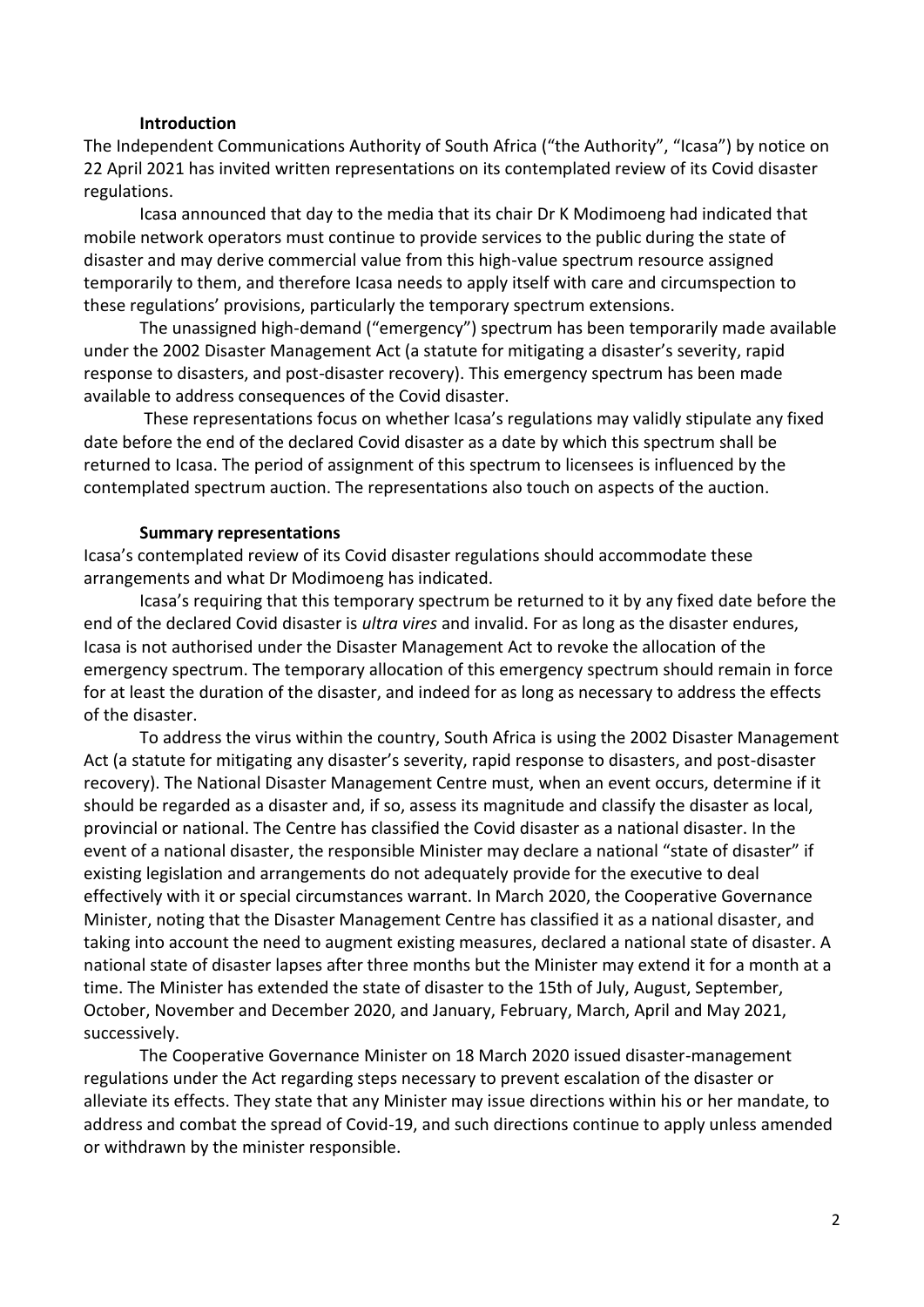The Communications Minister accordingly on 26 March issued directions which stipulate that Icasa must relax spectrum regulations to enable the temporary licensing of unassigned highdemand spectrum for duration of the Covid-19 national disaster, focusing on licensees who are able make expeditious use of the spectrum.

Icasa, pursuant to the Communications Minister's directions, made regulations on 6 April which declare that: During the national state of disaster any licensee may apply to Icasa to dispense with the procedures for the licensing of high demand spectrum to enable it to deal with the anticipated rise in demand for network capacity or data services; the 700MHz, 800MHz, 2300MHz, 2600MHz, and 3500MHz spectrum bands are made available for temporary assignment; and spectrum so assigned temporarily to licensees shall be revoked upon the expiry of three months of termination of the national state of disaster, but no spectrum licence pursuant to these regulations shall be valid "after 30 November 2020". This meant that the high-demand spectrum was made available until, whichever is earlier, 30 November or three months after termination of the state of disaster.

Icasa in September 2020 announced that, because its spectrum auction would now be completed in March 2021, Icasa would amend its State of Disaster Regulations to extend the period of assignment of emergency spectrum to the end of March. In November, Icasa amended its State of Disaster Regulations to extend the temporary-spectrum period of assignment to, whichever was earlier, 31 March 2021 or three months after termination of the state of disaster. In March 2021 Icasa resolved to extend the assignment period of the temporary spectrum for two more months, and amended the Regulations to further extend the period of assignment of the temporary spectrum, to 31 May 2021.

But neither the Cooperative Governance Minister's regulations nor the Communications Minister's directions authorise Icasa to stipulate 30 November 2020, or 31 March 2021 or 31 May 2021, or any other fixed date as a date on which spectrum must revert to Icasa, whether or not three months after termination of the national state of disaster has passed. The Cooperative Governance Minister's 18 March disaster-management regulations authorise Ministers to issue directions to address the spread of COVID-19 including taking steps that may be necessary to minimise the effects of the national state of disaster. (The Minister's later, April, regulations do not affect this.)

The Communications Minister's 26 March directions to Icasa state that Icasa must relax spectrum regulations to enable temporary licensing of the high-demand frequency spectrum for duration of the COVID-19 national disaster, and the temporary assignment of that spectrum must focus on licensees able to use it for duration of the disaster.

It follows, from the Communications Minister's directions which require Icasa to enable temporary licensing of the high-demand spectrum for the duration of the disaster, that Icasa's regulation stipulating a fixed date (whether 30 Nov 2020, or 31 Mar or May 2021) by which that spectrum must return to Icasa is *ultra vires* and invalid.

Icasa in October 2020 issued an Invitation to Apply for spectrum licences to provide national broadband services in stated spectrum bands. Icasa specified two minimum spectrum portfolios to ensure the third and fourth wholesale ("Tier-2") operators had enough spectrum to be credible. Any bidder (other than the two Tier-1 operators) could "Opt In" to bid for these lots, even one with no current spectrum.

(This spectrum auction was due to take place in March 2021, but has been delayed by a Pretoria high court order that month. The court, at the instance of telecommunications operator Telkom and broadcaster e.tv, interdicted Icasa from adjudicating applications received by it in its auction of the spectrum.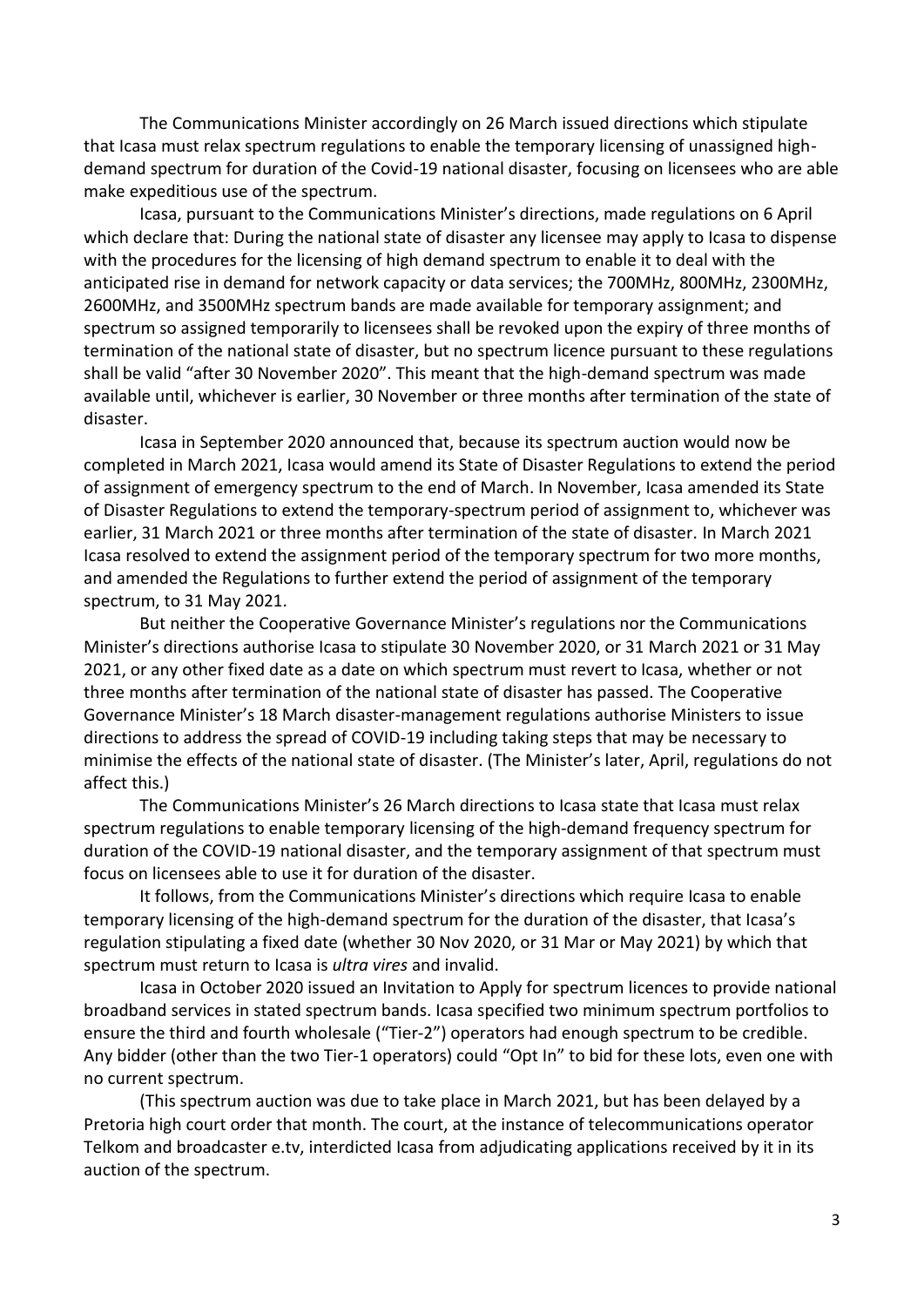(Telkom and e.tv contended that auctioning the spectrum to telecommunications operators was irrational because broadcasters were still used it and it would not be available to a telecommunications operator until after the digital migration process, which had stalled.

(The court observed that the spectrum in the IMT 700 and 800 bands would only become available on completion of the digital migration process. Despite its unavailability, Icasa had included those bands in the spectrum to be licensed i.t.o. the auction. This was likely to result in successful bidders' deriving no commercial benefits on being awarded a licence. Icasa's decision was thus irrational.)

As mentioned, the Cooperative Governance Minister's disaster-management regulations authorise Ministers to issue directions to address the spread of Covid-19 including taking steps that may be necessary to minimise the effects of the national state of disaster. The Communications Minister's directions require Icasa to enable temporary licensing of the high-demand spectrum for duration of the disaster.

It arguably therefore follows that the temporary spectrum allocation ought to continue for so long as necessary to alleviate the disaster's effects. (South Africa's unemployment rate in at the end of 2020 rose to 42.6 percent, and economists say it could take at least three years for employment to return to 2019 levels.) The Communications Minister's directions require Icasa to enable temporary licensing of the high-demand spectrum for duration of the disaster. It can be contended that, only when the disaster's effects had been alleviated, should Icasa proceed with an auction.

It is however said that IMT spectrum should be released to the market as early as possible for operators to stay abreast of technological changes and demand. A temporary assignment does not provide operators with certainty or entice the investment required to extract full value from the spectrum.

However, as a precautionary measure to ensure the lawfulness of Icasa's auctioning of the high-demand spectrum during the state of disaster and before the disaster's effects have been minimised, it would be prudent for the Communications Minister to amend her directions requiring Icasa to enable temporary licensing of the high-demand spectrum, so as to make expressly clear that the auctioning by Icasa of the temporarily-allocated high-demand spectrum during the state of disaster and before the disaster's effects have been minimised shall be lawful, provided the auction is subject to the condition that the successful bidder (and any transferee of the radio frequency spectrum licence concerned) shall, during the state of disaster and before the disaster's effects have been minimised, implement and use the frequency spectrum concerned for the duration of the Covid-19 national disaster and until the disaster's effects have been minimised.

Spectrum-auction applicants should not be classified into two tiers, with applicants in the one tier being excluded from an opt-in round of the auction.

*[end of Summary]*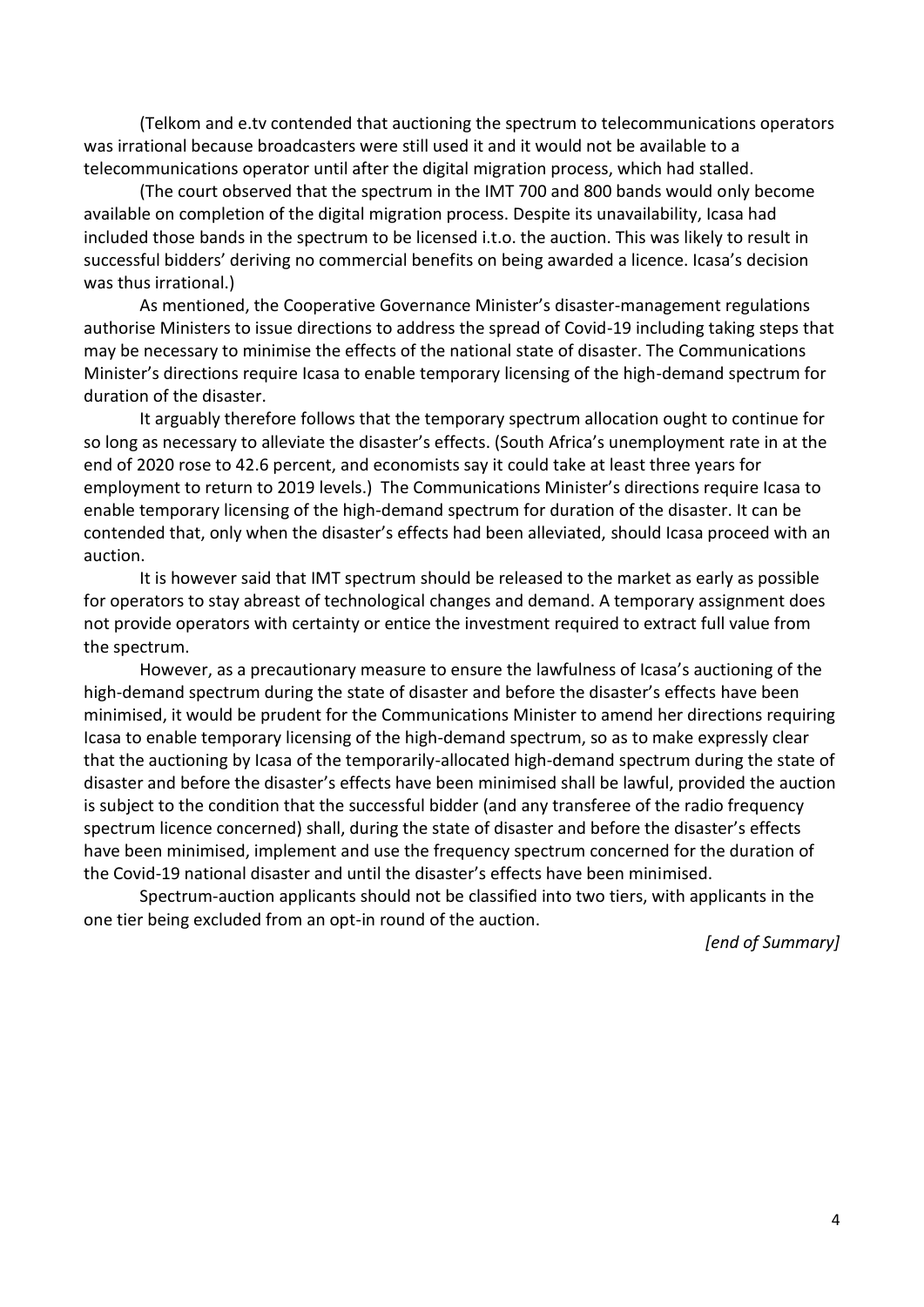# **Icasa's has invited representations about its review of its Covid regulations**

The Authority issued a news release on 26 March 2021 which—

Made known that its Council has resolved to extend the temporary assignments of radiofrequency-spectrum to licensees for a further two months, to 31 May;

- stated that the temporary release of high-demand spectrum to licensees was aimed to mitigate the impact of the national state of disaster following the outbreak of Covid-19, by easing network congestion, maintaining good quality of broadband services, and enabling licensees to lower the cost of access to consumers;
- announced that the Authority will embark on a comprehensive review of its ICT Covid-19 National Disaster Regulations<sup>1</sup> including the radio frequency spectrum extensions;
- reported that its chair Dr K Modimoeng was of the view that the Authority needs to safeguard the interest of consumers within the temporary spectrum-licensing regime.<sup>2</sup>

The Authority, in a general notice in the *Gazette* on 22 April 2021—

# Stated<sup>3</sup> that-

- Its Covid-19 Disaster Regulations<sup>4</sup> were prescribed when the country was on lockdown and subsequently when the "Alert level system" was introduced;
- but the country is currently on "Alert level 1", in which several economic activities have been allowed to resume and operate:<sup>5</sup>
- it is hence prudent for the Authority to review the measures prescribed in its Covid-19 Disaster Regulations;
- accordingly invites interested parties and members of the public to make written representations on issues the Authority should consider in its review of its Covid-19 Disaster Regulations; and
- stipulates that representations must be submitted to the Authority by 16h00 on 7 May 2021, by hand delivery, or electronically in word and signed pdf versions.<sup>6</sup>

The same day as its general notice in the *Gazette* (22 April), the Authority also issued a media statement<sup>7</sup> which—

Reiterated what the Authority stated in its March news release, that the temporary release of high-demand spectrum to licensees was aimed at mitigating the impact of the National State of Disaster following the outbreak of Covid-19;<sup>8</sup>

4 Disaster Management Regs, Govt N R480 of 29 Apr 2020.

<sup>1</sup> Independent Communications Authority of South Africa. ICT Covid-19 National Disaster Regs, Gen N 238 of 2020 (*Gazette* 43207 of 6 Apr), as amended by Govt Notices 252 of 5 May 2020 (*Gazette* 43279), 500 of 11 Sep 2020 (*Gazette* 43707), 678 of 27 Nov 2020 (*Gazette* 43945) and 165 of 31 Mar 2021 (*Gazette* 44374).

<sup>2</sup> Independent Communications Authority of South Africa. Latest news and events: "Icasa extends temporary radio frequency spectrum assignments for licensees", 26 Mar 2021, *https://www.icasa.org.za/news/2021/icasaextends-temporary-radio-frequency-spectrum-assignments-for-licensees*.

<sup>3</sup> Gen Notice 226 of 2021 (*Gazette* 44488, 23 Apr). Independent Communications Authority of South Africa: Notice inviting written representations: Review of ICT Covid-19 National Disaster Regulations. Intro par 6.

<sup>5</sup> Alert levels are prescribed i.t.o. the Disaster Management Regs (supra) reg 3, read with Govt N 867 of 7 Aug 2020 (*Gazette* 43599) directions regarding criteria guiding determination of alert levels, par 2.

<sup>6</sup> For attention of Mr Davis Kgosimolao Moshweunyane, at 350 Witch-Hazel Avenue, Eco Point Office Park, Eco Park, Centurion; or email address *Covid19regulations@icasa.org.za*. Gen Notice 226 of 2021. Icasa: Notice inviting written representations: Review of the ICT Covid-19 National Disaster Regulations (supra).

<sup>7</sup> Independent Communications Authority of South Africa. Media statement: "ICASA publishes a Call for Comments on the ICT Covid-19 National Disaster Regulations", 22 Apr 2021, *https://www.icasa.org.za/news/2021/icasapublishes-a-call-for-comments-on-the-ict-Covid-19-national-disaster-regulations*.

<sup>8</sup> Mainly by easing network congestion, maintaining good quality of broadband services and enabling licensees to lower the cost of access to consumers.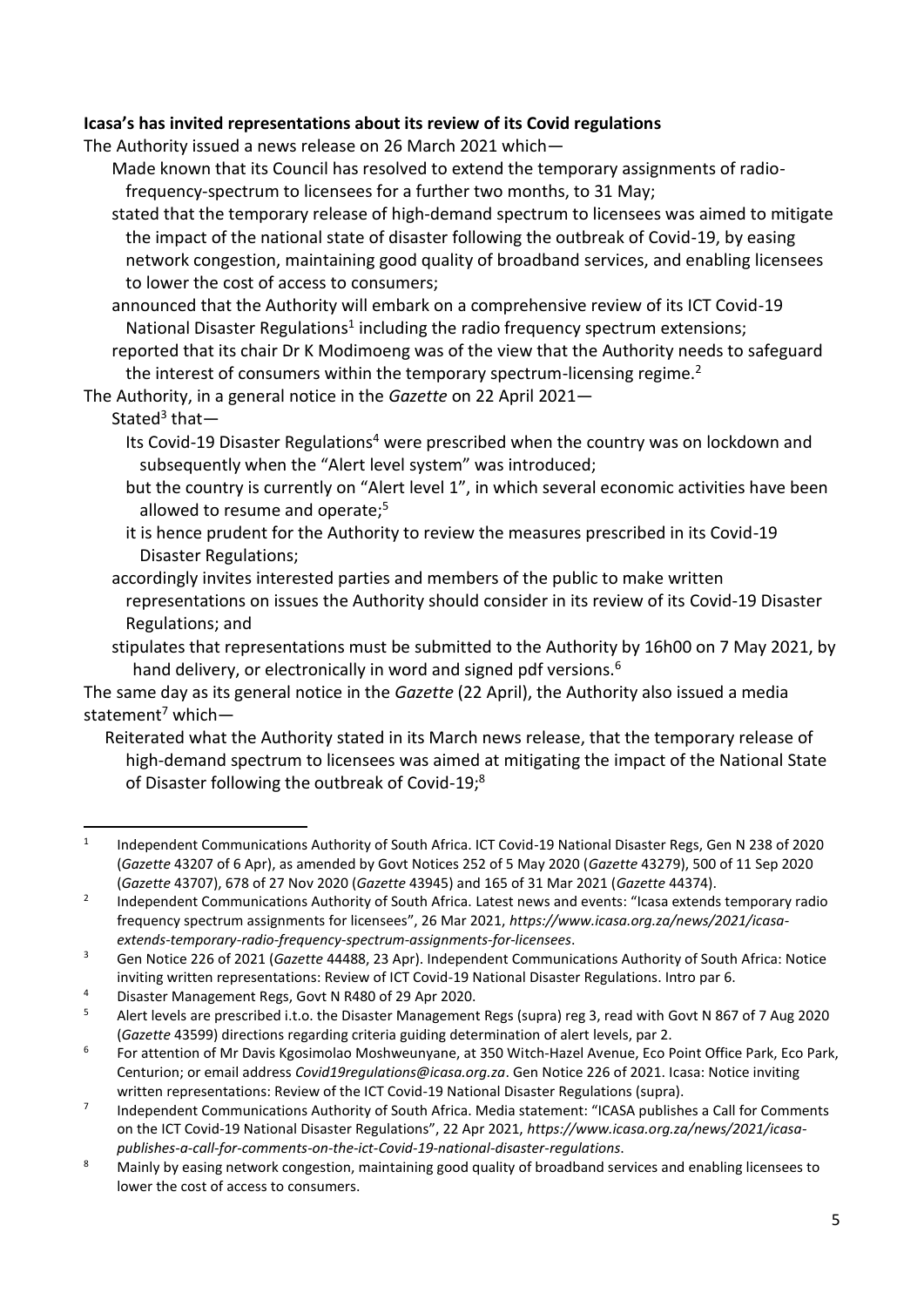stated that—

the Authority's chair Dr K Modimoeng has indicated that mobile-network operators must continue to provide services to the public during the state of disaster, and may derive commercial value from this high-value spectrum resource temporarily assigned to them;

the Authority therefore needs to apply itself with care and circumspection to these Covid disaster regulations, particularly temporary-spectrum extensions, and in a manner that is justifiable and primarily beneficial to the consumers of electronic communications. $9$ 

## **Disaster Management Act, 2002**

The Disaster Management Act, 2002<sup>10</sup> is a statute to provide for a "disaster management" policy that focuses on<sup>11</sup> "mitigating [the] severity" of disasters", and "effective response" to disasters, and "post-disaster recovery and rehabilitation".<sup>12</sup>

"Disaster management" means a "continuous"<sup>13</sup> process of<sup>14</sup> "implementation of measures" aimed at<sup>15</sup> mitigating the severity "or consequences" of disasters, and post-disaster recovery and rehabilitation.<sup>16</sup>

The Act established a National Disaster Management Centre.<sup>17</sup> When a disastrous event occurs, the Centre must<sup>18</sup> determine whether it should be regarded as a disaster i.t.o. the Act, and if so, assess its magnitude and severity and classify it as local, provincial or national.<sup>19</sup> The Centre has classified the Covid disaster as a national disaster.<sup>20</sup>

The national executive must deal with a national disaster i.t.o. existing legislation and contingency arrangements augmented by regulations or directions made or issued under the Act, if a national state of disaster is declared.<sup>21</sup>

On 15 March 2020, the Minister of Cooperative Governance<sup>22</sup> declared a national state of disaster.<sup>23</sup>

<sup>9</sup> And broadcasting and postal services.

Dr Modimoeng said this is an opportunity to identify what is really pressing and compelling for the public benefit. There is a need to measure the impact of the Authority's regulatory interventions on the broader industry and the regulated sector as a whole including consumer protection and benefits.

Icasa. Media statement: "ICASA publishes a Call for Comments on the ICT Covid-19 National Disaster Regulations", 22 Apr 2021, supra.

<sup>10</sup> Disaster Management Act 57 of 2002.

 $11$  Inter alia.

<sup>12</sup> Disaster Management Act, 2002 *Long title*.

<sup>&</sup>quot;[A]nd integrated multi-sectoral, multi-disciplinary".

<sup>14</sup> Inter alia.

 $15$  Inter alia.<br> $16$  Disastor N

<sup>16</sup> Disaster Management Act, 2002 s 1 svv "disaster management".

<sup>17</sup> As an institution in the public service. Disaster Management Act, 2002 Ch 3 (*National disaster management*) Pt 1 (*National disaster management centre*) s 8 (*Establishment*).

<sup>&</sup>lt;sup>18</sup> For the purpose of the proper application of the Act.<br><sup>19</sup> Disaster Management Act, 2003 a 22(1)(a) and (b) res

<sup>19</sup> Disaster Management Act, 2002 s 23(1)(a) and (b) read with ss (4), (5) and (6) (*Classification and recording of disasters*).

<sup>&</sup>lt;sup>20</sup> National Disaster Management Centre: Classification of national disaster. Govt Notice 312 of 15 Mar 2020.<br>Pisaster Management Act, 2003 Ch. 3 (National disaster management) Pt. 3 (Rouger and duties of national

<sup>21</sup> Disaster Management Act, 2002 Ch 3 (*National disaster management*) Pt 2 (*Powers and duties of national government*) s 26(2)(a) and (b) (*Responsibilities in event of national disaster*).

<sup>&</sup>lt;sup>22</sup> And Traditional Affairs, being the designated Minister. Disaster Management Act, 2002 s 1 sv "Minister" read with s 3 (*Administration of Act*).

<sup>&</sup>lt;sup>23</sup> After noting that the Covid-19 outbreak has been classified as a national disaster by the National Disaster Management Centre, and taking into account the need to augment existing measures undertaken by organs of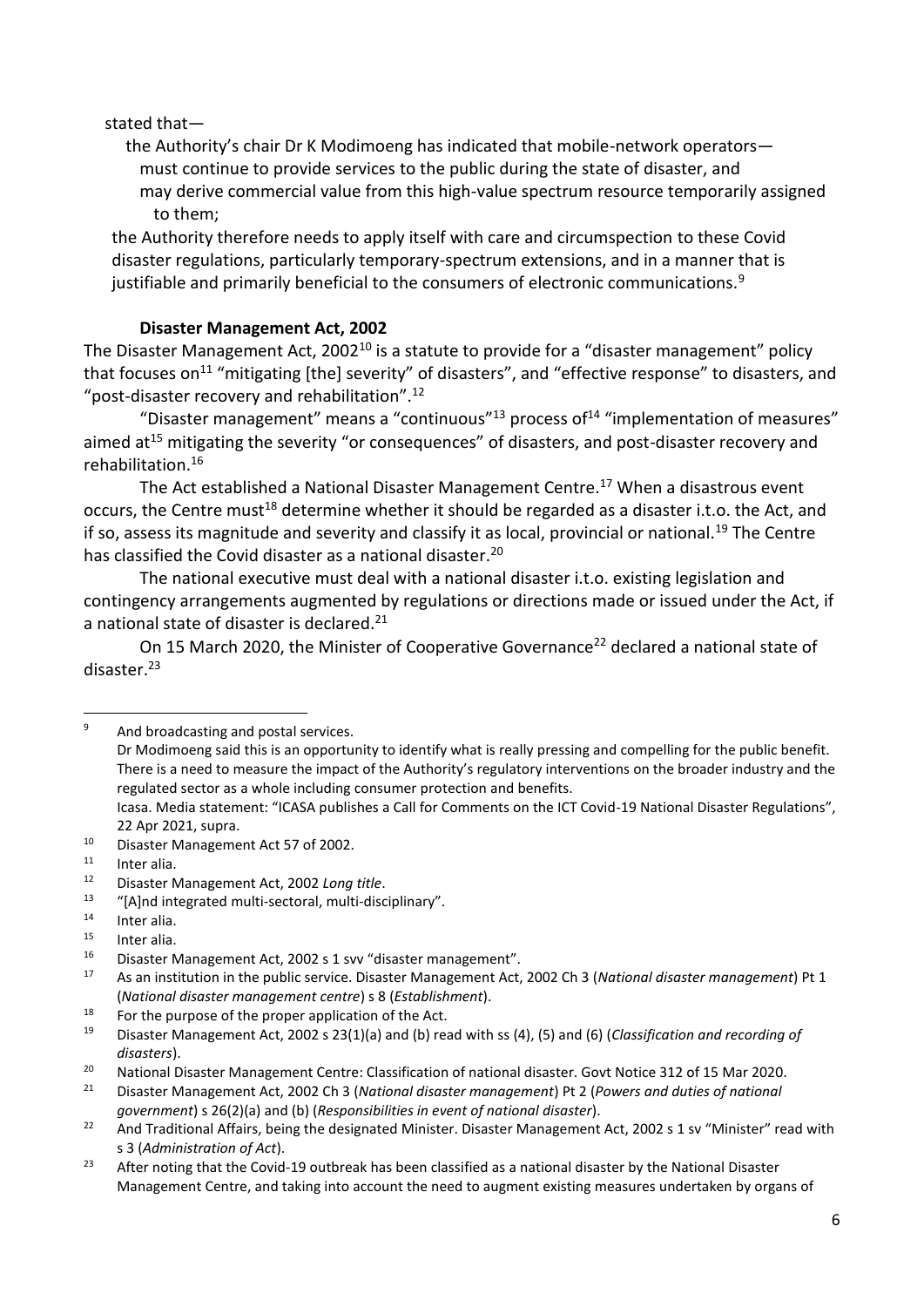The Act states that a national state of disaster lapses three months after it is declared, but may be extended<sup>24</sup> by the Minister<sup>25</sup> for a month at a time.<sup>26</sup>

The Minister<sup>27</sup> has extended the national state of disaster to (successively) the 15th of July. August, September, October, November and December 2020, and January, February, March, April and May 2021.<sup>28</sup>

If a national state of disaster is declared, the Minister may<sup>29</sup> make regulations or issue or authorise the issue of directions concerning $30-$ 

Regulation of traffic to, from or within the disasterstricken or threatened area;

regulation of the movement of persons and goods to, from or within the disaster-stricken or threatened area;

control and occupancy of premises in the disaster-stricken or threatened area; $31$ 

suspension or limiting of the sale, dispensing or transportation of alcoholic beverages in the disaster-stricken or threatened area; $32$ 

facilitation of response and "post-disaster recovery and rehabilitation"; or

other steps that may be necessary to "prevent an escalation of the disaster" or "alleviate, contain and minimise the effects of the disaster".<sup>33</sup>

The Minister may make such regulations<sup>34</sup> to the extent necessary for-

Assisting and protecting the public;

providing relief to the public; $35$ 

protecting property;<sup>36</sup>

preventing or combating disruption ; or

dealing with the destructive and other effects of the disaster.<sup>37</sup>

The regulations may prescribe penalties for contravening them.<sup>38</sup>

state to deal with the pandemic and recognising that special circumstances exist to so warrant. Declaration of a national state of disaster. Govt Notice 313 of 15 March 2020.

<sup>&</sup>lt;sup>24</sup> Before it lapses or before an extension is due to expire.<br><sup>25</sup> By Gazette potice

<sup>&</sup>lt;sup>25</sup> By *Gazette* notice.

<sup>26</sup> Disaster Management Act, 2002 s 27(5)(a), (c) (*Declaration of national state of disaster*).

<sup>&</sup>lt;sup>27</sup> "[T]aking into account the need to continue augmenting the existing legislation and contingency arrangements undertaken by organs of state to address the impact of the disaster".

<sup>&</sup>lt;sup>28</sup> "Extension of a national state of disaster (Covid-19)." Govt Notices 646 of 5 Jun 2020, 765 of 13 Jul 2020, 889 of 15 Aug 2020, 995 of 14 Sep 2020, 1090 of 14 Oct, 1225 of 14 Nov and 1341 of 11 Dec 2020, R15 of 13 Jan, R86 of 11 Feb, R193 of 11 Mar and 333 of 14 Apr 2021.

<sup>&</sup>lt;sup>29</sup> After consulting the responsible Cabinet member.<br> $\frac{30}{2}$  the stis

<sup>30</sup> *Inter alia*.

<sup>31</sup> Disaster Management Act, 2002 s 27(2)(e), (f) and (g) (*Declaration of national state of disaster*).

<sup>32</sup> Disaster Management Act, 2002 s 27(2)(i) (*Declaration of national state of disaster*).

<sup>33</sup> Disaster Management Act, 2002 s 27(2)(m) and (n) (*Declaration of national state of disaster*).

<sup>&</sup>lt;sup>34</sup> Or issue or authorise the issue of such directions.<br> $^{35}$  Director Mencesness Act, 2002.3.27(2)(2), (b) (D)

<sup>35</sup> Disaster Management Act, 2002 s 27(3)(a)–(b) (*Declaration of national state of disaster*).

<sup>36</sup> Disaster Management Act, 2002 s 27(3)(c) (*Declaration of national state of disaster*).

<sup>37</sup> Disaster Management Act, 2002 s 27(3)(d) and (e) (*Declaration of national state of disaster*).

<sup>38</sup> Disaster Management Act, 2002 s 27(4) (*Declaration of national state of disaster*).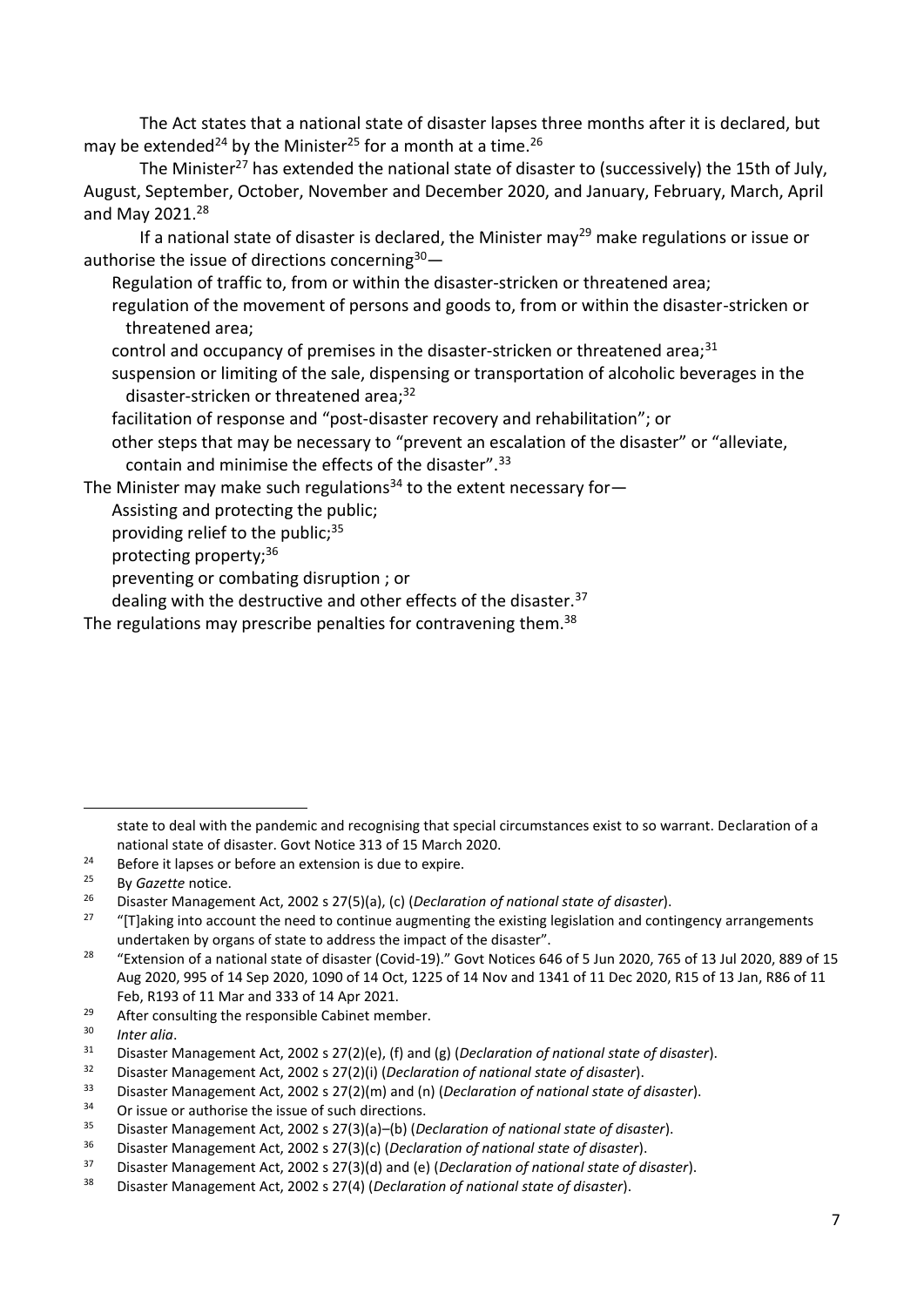### **Minister of Coop Governance's 18 March disaster-management regulations**

The Minister on 18 March made disaster-management regulations<sup>39</sup> stating<sup>40</sup> that-

Any Minister within his or her mandate may issue<sup>41</sup> directions to address, prevent and combat the spread of Covid-19, including<sup>42</sup> taking any steps that may be necessary to alleviate, contain and minimise the effects of the national state of disaster:<sup>43</sup> and

such directions shall continue to apply unless varied, amended or withdrawn by the Cabinet member responsible for them.<sup>44</sup>

(The Cooperative Governance Minister in April made new regulations,<sup>45</sup> which repealed her 18 March ones. Those April regulations<sup>46</sup> do not affect the Communications Minister's 26 March directions to Icasa: 47

- (The Cooperative Governance Minister's April regulations expressly state that, despite the repeal of her 18 March regulations,<sup>48</sup> any minister's directions issued i.t.o. those regulations "shall continue to apply",<sup>49</sup>
- (and her April regulations contain a provision to the same effect as the empowering provision in her 18 March regulations (that any Minister may issue<sup>50</sup> directions to address, etc., the spread of COVID-19, including taking steps that may be necessary to prevent escalation of the national state of disaster, or to alleviate, etc., its effects<sup>51</sup>); and
- (the general statute governing the interpretation of legislation <sup>52</sup> states that, where a law repeals and re-enacts a provision of a former law, references in another law to the repealed provision must be construed as references to the re-enacted provision.<sup>53</sup>)

#### **Communications Minister's directions to Icasa**

Pursuant to the Cooperative Governance Minister's 18 March regulations, the Minister of Communications<sup>54</sup> on 26 March issued directions<sup>55</sup> which state that they-

Seek to provide for the availability and use of technologies in the area of<sup>56</sup> access to communications infrastructure and digital services;<sup>57</sup> and

<sup>42</sup> *Inter alia*.

<sup>&</sup>lt;sup>39</sup> And amended them from time to time that month and in April. Govt Notice 318 of 18 Mar 2020, as amended by Govt Notices R398 of 25 Mar 2020, R419 of 26 Mar 2020, R446 of 2 Apr 2020, R465 of 16 Apr 2020, and R471 of 20 Apr 2020

 $^{40}$  Inter alia.

 $41$  And vary.

<sup>43</sup> Govt Notice 318 of 18 Mar 2020 reg 10(8)(c) (*Authority to issue directions*).

<sup>44</sup> Govt Notice 318 of 18 Mar 2020 reg 10(9) (*Authority to issue directions*), added by Govt Notice R465 of 16 Apr 2020.

<sup>&</sup>lt;sup>45</sup> By Govt Notice R480 of 29 Apr 2020, as amended by Govt Notice 608 of 28 May 2020.

 $^{46}$  Or its amendments.<br> $^{47}$  Dursuant to the Coo

<sup>47</sup> Pursuant to the Cooperative Governance Minister's 18 March regulations.<br>48 Govt Notice R480 of 29 Apr 2020 reg 2(1) (Reneal and transitional provisional

<sup>48</sup> Govt Notice R480 of 29 Apr 2020 reg 2(1) (*Repeal and transitional provisions*).

<sup>49</sup> Unless, varied, amended or withdrawn by the Cabinet member responsible for such directions. Govt Notice R480 of 29 Apr 2020 reg 2(6) (*Repeal and transitional provisions*).

 $50$  And vary.

<sup>51</sup> Govt Notice R480 of 29 Apr 2020 reg 4(10) (*Authority to issue directions*).

 $52$  Interpretation Act 33 of 1957.

Unless the contrary intention appears. Interpretation Act, 1957 s 12(1).

<sup>54</sup> And Digital Technologies.

<sup>&</sup>lt;sup>55</sup> Govt Notice 417 of 26 Mar 2020. Minister of Communications and Digital Technologies. Electronic

communications, postal and broadcasting directions issued under reg 10(8) of Disaster Mgmt Act (57/2002). <sup>56</sup> *Inter alia*.

<sup>&</sup>lt;sup>57</sup> Govt Notice 417 of 26 Mar 2020 (supra). Min of Comms. Directions under Disaster Mgmt reg 10(8): cl 2.2.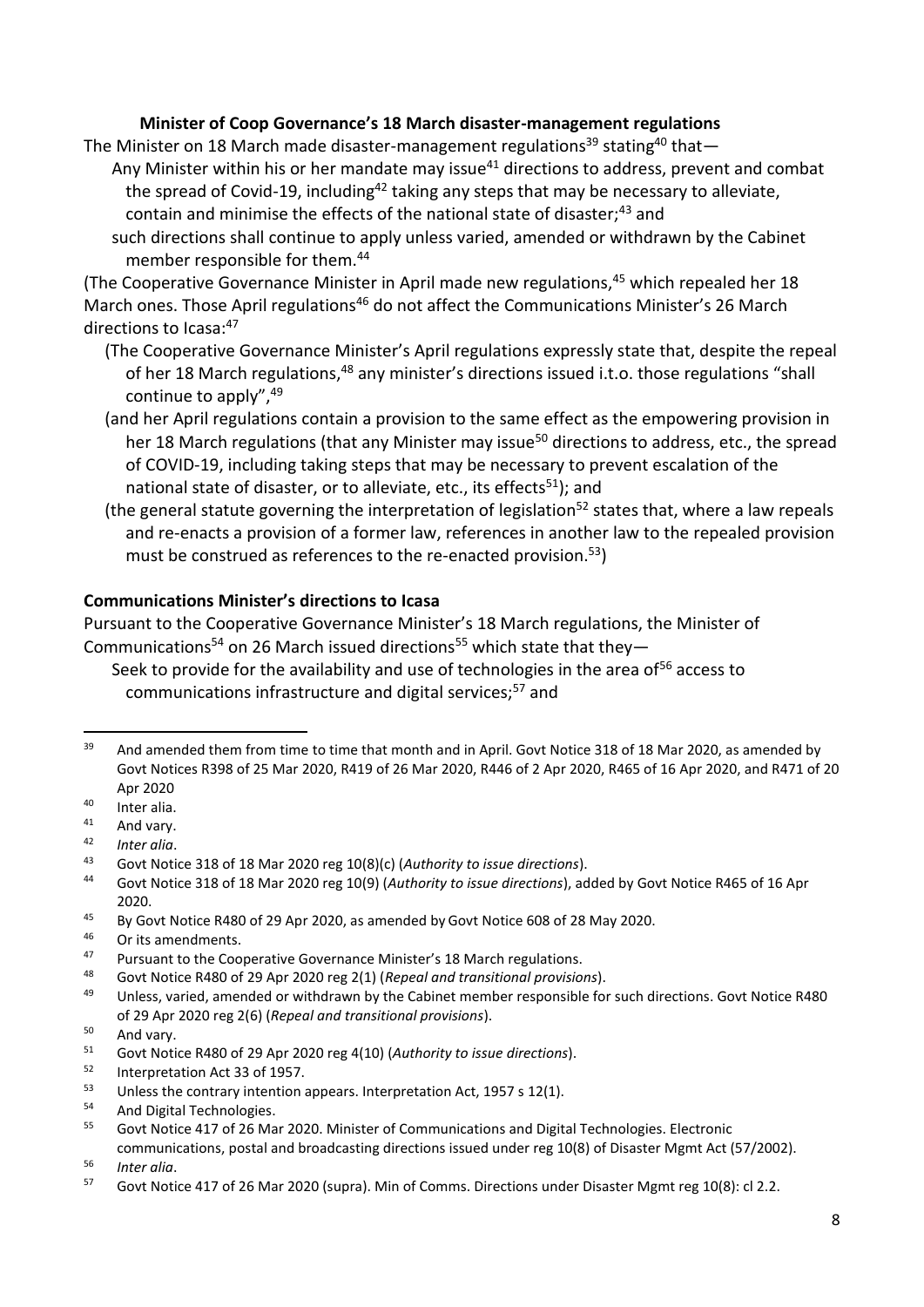provide for measures necessary to manage Covid-19 and "are valid for the duration of the declared national state of disaster".<sup>58</sup>

The Communications Minister's directions stipulate that—

- the Independent Communications Authority of South Africa<sup>59</sup> must<sup>60</sup> relax spectrum regulations to enable the temporary licensing of all available spectrum bands "including the unassigned high demand spectrum" for "duration of the Covid-19 national disaster";<sup>61</sup> and
- the temporary assignment of the unassigned high demand frequency spectrum must be focused on those licensees that would be able<sup>62</sup> to implement and use assigned frequency spectrum "for duration of the Covid-19 national disaster".<sup>63</sup>

# **Icasa's regulations set spectrum return date**

Icasa, stating that it had considered the Communications Minister's 26 March directions<sup>64</sup> and citing its statutory power to make urgently necessary regulations,<sup>65</sup> made regulations on 6 April 2020.<sup>66</sup>

Icasa's regulations state that their declared purpose is to prescribe minimum standards that licensees must adhere to "during subsistence of" the national state of disaster,  $67$  in order to  $68-$ Enable facilitation of the national response to the disaster and "post-disaster recovery and rehabilitation";

enable implementation of measures that may be necessary to prevent escalation of the disaster or to alleviate, contain and minimise its effects; and

ensure there is continuation of the provision of services.<sup>69</sup>

Icasa's regulations declare<sup>70</sup> that-

"During the national state of disaster," any licensee may apply to Icasa to dispense with the prescribed procedures for the licensing of radio-frequency spectrum including high-demand spectrum, to enable it to deal with the anticipated rise in demand for network capacity or data services: $71$ 

On an expeditious basis.

<sup>58</sup> Govt Notice 417 of 26 Mar 2020 (supra). Min of Comms. Directions under Disaster Mgmt reg 10(8): cl 3.2.<br>59 Cout Nation 417 of 26 Mar 2020 (supra). Min of Commo Directions under Disaster Marst reg 10(8): cl 4, as

Govt Notice 417 of 26 Mar 2020 (supra). Min of Comms. Directions under Disaster Mgmt reg 10(8): cl 1, read with Electronic Communications Act 36 of 2005 s 1 sv "Authority".

<sup>&</sup>lt;sup>60</sup> To the extent possible.

 $61$  Govt Notice 417 of 26 Mar 2020 (supra). Min of Comms. Directions under Disaster Mgmt reg 10(8): cl 6.10.

<sup>&</sup>lt;sup>63</sup> Frequency coordination and planning will be necessary to effect this assignment. Govt Notice 417 of 26 Mar 2020 (supra). Comms Mnstr. Directions under Disaster Mgmt reg 10(8): cl 6.11.

 $^{64}$  Govt Notice 417 of 26 Mar 2020 (supra). Min of Comms. Directions under Disaster Mgmt reg 10(8).

And which authorise it to make regulations that are incidental or necessary for the performance of its functions, and which dispense with the requirement to invite interested parties to make representations about a proposed regulation in the case of one which "the public interest requires should be made without delay". See resply Independent Communications Authority of South Africa Act 13 of 2000 s 4(3)(j) (*Functions of Authority*); Electronic Communications Act 36 of 2005 s 4(1) and (7)(b) (*Regulations by Authority*).

<sup>66</sup> Gen N 238 of 2020 (6 Apr). Independent Communications Authority of South Africa: "ICT COVID-19 National Disaster Regulations."

<sup>&</sup>lt;sup>67</sup> Gen N 238 of 2020 (6 Apr) supra. Icasa: ICT Covid-19 National Disaster Regs, reg 2.

<sup>68</sup> *Inter alia*.

<sup>69</sup> Gen N 238 of 2020 (6 Apr) supra. Icasa: ICT Covid-19 National Disaster Regs, reg 2(b), (c), (d).<br> $\frac{70}{20}$  Gen N 228 of 2020 (6 Apr) supra Jesse: ICT Covid-10 National Disaster Bogs, reg 6 (Access to

Gen N 238 of 2020 (6 Apr) supra. Icasa: ICT Covid -19 National Disaster Regs, reg 6 (Access to radio frequency spectrum: Temporary assignment of radio frequency spectrum).

<sup>&</sup>lt;sup>71</sup> Gen N 238 of 2020 (6 Apr) supra. Icasa: ICT Covid -19 National Disaster Regs, reg 6(1).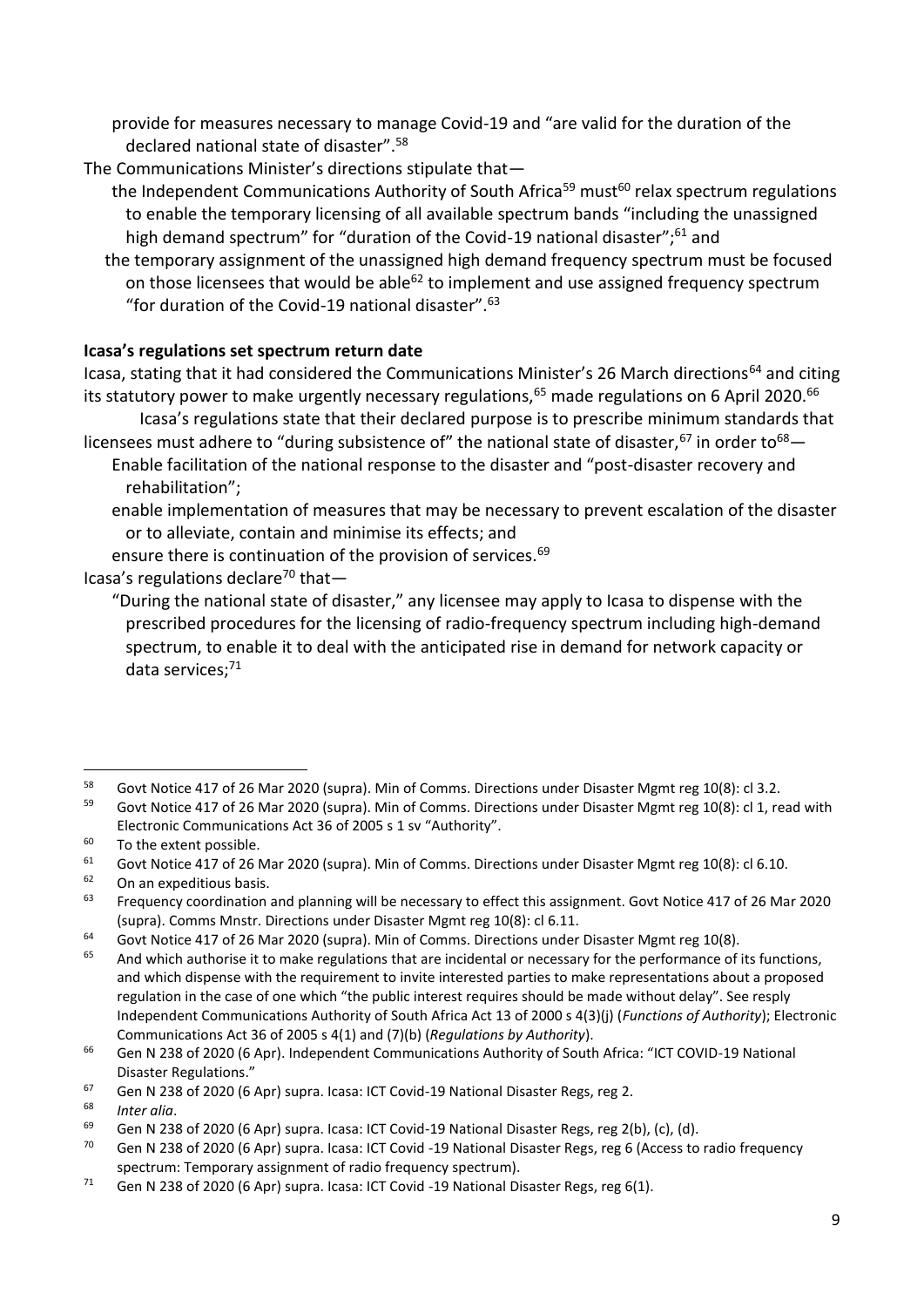the 700MHz, 800MHz, 2300MHz, 2600MHz, and 3500MHz spectrum bands<sup>72</sup> are made available for temporary assignment; $73$ 

any such radio-frequency spectrum so assigned temporarily to licensees shall be revoked upon the "expiry of three months of termination of the national state of disaster";

but "[n]o radio frequency spectrum licence assigned pursuant to [these regulations] shall be valid after 30 November 2020".<sup>74</sup>

The effect of those Icasa regulations was that the high-demand spectrum was made available until, whichever was the earlier date<sup>75</sup> $-$ 

30 November 2020; or

the date three months after termination of the national state of disaster.

# **Invitation to Apply for spectrum licences for 700, 800, 2600, 3500 MHz bands**

Icasa in early October 2020<sup>76</sup> issued an Invitation to Apply for spectrum licences to provide national broadband services.<sup>77</sup> The spectrum offered will be-

Two x 20 MHz in the 700 MHz band (713–733 MHz // 768–788 MHz);

two x 30 MHz in the 800 MHz band (791–821 MHz // 831–862 MHz);

one x 140 MHz in the 2600 MHz band ((2530–2575 MHz) and 2595–2690 MHz); and one x 86 MHz in the 3500 MHz band (3458–3544 MHz).<sup>78</sup>

The spectrum available is packaged into 34 Lots in seven categories, each category of Lots having a different reserve price per Lot. Applicants may bid for any Lots.<sup>79</sup>

Icasa has specified two "spectrum floors" or minimum spectrum portfolios to ensure that, after the auction and including existing assignments, the third and fourth national wholesale ("Tier- $2"$ ) operators<sup>80</sup> have "enough spectrum to be credible":

| <b>Portfolios</b> | Sub-1GHz (minimum,<br>including existing<br>assignments) | 1800MHz / 2100MHz and/or 2600MHz<br>(minimum, including existing)<br>assignments) |
|-------------------|----------------------------------------------------------|-----------------------------------------------------------------------------------|
| Portfolio 1       | $2 \times 10$ MHz                                        | 60 MHz                                                                            |
| Portfolio 2       | $2 \times 15$ MHz                                        | 40 MHz                                                                            |

 $72$  So-called ""high demand" spectrum.

See *Connecting Africa* 7 Nov 2019 P Gilbert "S A Spectrum licensing: What you need to know"; C*onnecting Africa* 7 Apr 2020 P Gilbert "S A releases emergency spectrum for Covid-19 broadband demand"; *Reuters Healthcare* 17 Apr 2020 "S Africa's mobile operators granted emergency lockdown spectrum to meet data demand"; *Adams & Adams* 12 May 2020 J Marais and N Gungubele "Covid-19: ICASA processing applications for the assignment of emergency temporary spectrum licences".

<sup>&</sup>lt;sup>73</sup> And must be assigned i.a.w. criteria and conditions stipulated in the Annexure. Gen N 238 of 2020 (6 Apr) supra. Icasa: ICT Covid-19 National Disaster Regs, reg 6(3) read with Annex A ("COVID-19 spectrum access framework"). The Annexure mentions incumbent licensees Liquid Telecoms, Rain, and Telkom. Gen N 238 of 2020 (6 Apr) (supra). Icasa: ICT Covid-19 National Disaster Regs, Annex A.

<sup>&</sup>lt;sup>74</sup> Gen N 238 of 2020 (6 Apr) supra. Icasa: ICT Covid -19 National Disaster Regs, reg 6(6) and (7).<br><sup>75</sup> ITMah 17 Apr 2020 "Vedasem velsomes ICASA temperature pectrum decision": TechCentral 1

<sup>75</sup> *ITWeb* 17 Apr 2020 "Vodacom welcomes ICASA temporary spectrum decision"; *TechCentral* 17 Apr 2020 "MTN will be ready to use extra spectrum within six weeks".

<sup>76</sup> On 2 Oct 2020.

<sup>77</sup> Gen N 535 of 2020 (*Gazette* 43768 of 2 Oct). Icasa Invitation to Apply for licences for 700, 800, 2,600 and 3,500 spectrum bands to provide national broadband wireless access services for urban and rural areas.

<sup>&</sup>lt;sup>78</sup> Gen N 535 of 2020 (supra) par 5.1.<br><sup>79</sup> Gen N 535 of 2020 (supra) par 5.2

Gen N 535 of 2020 (supra) par 5.2–4.

<sup>80</sup> See below.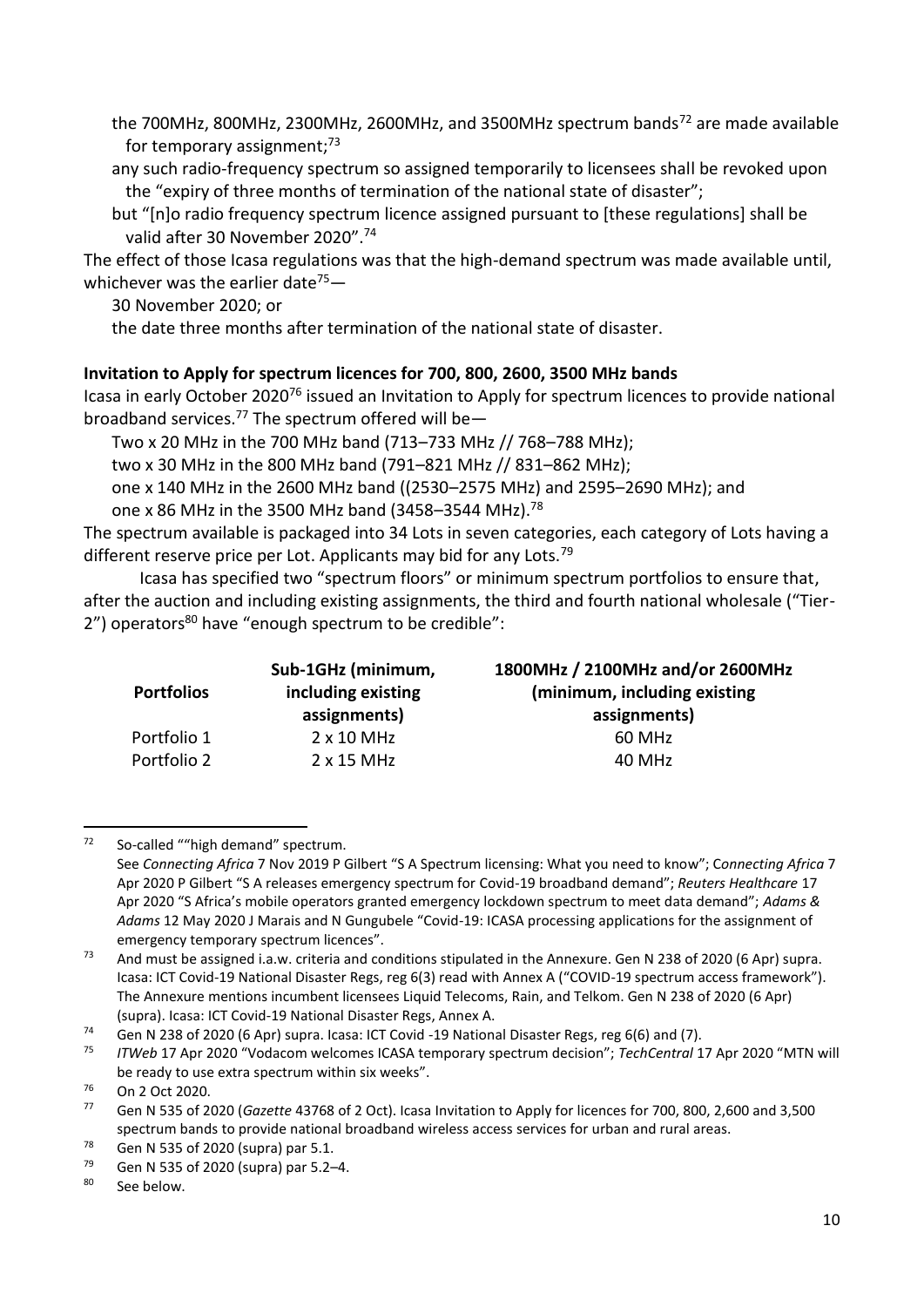Any bidders (other than the two "Tier-1" operators<sup>81</sup>) may "Opt In" to bid for these lots, even bidders with no current spectrum holding. Operators are not precluded from also bidding for other Lots. $^{82}$  Icasa will give eligible bidders prior notice of the Opt-in Round. $^{83}$ 

There are two "spectrum caps" limiting the amount of spectrum a Bidder can bid for. A cap preventing current holders of 2x11MHz in the 900MHz band, and licensees with no sub-1GHz spectrum, from acquiring more than 2x10MHz; and

an overall cap, preventing any licensee from acquiring more than about 18% of the highdemand spectrum.

## **Icasa postponed spectrum auction from end 2020 to March 2021**

In April 2020 Icasa said it would make high-demand spectrum available for "the duration of" the national state of disaster.

But it insisted that this would not negate processes underway for the permanent assignment of spectrum, and it was hoped to finalise an auction by the end of 2020.<sup>84</sup>

## **Icasa has also postponed spectrum return date**

In September 2020 Icasa announced that it had had to delay the high-demand spectrum auction,  $85$ which would be completed by March 2021.<sup>86</sup> In November Icasa thus amended its Covid-19 State of Disaster Regulations, to extend the period of assignment of the temporary spectrum to 31 March 2021.<sup>87</sup>

In March 2021 Icasa resolved to extend the period of assignment of the temporary spectrum for two more months.<sup>88</sup> Icasa accordingly in late March amended the Regulations to further extend the period of assignment of the temporary spectrum, to 31 May 2021.89

The amended Regulations thus now state that radio-frequency spectrum assigned temporarily to licensees —

Shall be "revoked upon the expiry of three (3) months of termination of the national state of disaster"; but

will not be valid "after 31 May 2021".<sup>90</sup>

# **MTN applies for court order that two-tier aspects of auction should be set aside**

MTN has reportedly applied in January 2021 to the Pretoria high court for orders declaring certain decisions by Icasa which relate to its spectrum auction process unlawful, and reviewing, correcting or setting them aside.

(Those decisions by Icasa allocate spectrum-auction applicants into one of two tiers, and exclude applicants in the one tier from the auction's opt-in round.

<sup>85</sup> *Business Day* 4 Sep 2020 "Icasa delays spectrum auction to March 2021".

87 Gen N 238 of 2020 (6 Apr) supra, Icasa ICT Covid-19 National Disaster Regs, reg 6((7) as amended by Gen N 678 of 2020 (*Gazette* 43945 of 31 Mar).

 $\frac{81}{82}$  See below.

<sup>&</sup>lt;sup>82</sup> Gen N 535 of 2020 (supra) par 6.<br><sup>83</sup> Gen N 525 of 2020 (supra) par 17

<sup>83</sup> Gen N 535 of 2020 (supra) par 17.2.1.<br>84 Mobile World Live 7 Apr 2020 K Maiith

<sup>84</sup> Mobile World Live 7 Apr 2020 K Majithla "South Africa regulator responds to spectrum call".<br>85 Puciness Day 4 Son 2020 "Jease delays spectrum austion to March 2021"

<sup>86</sup> And spectrum that will be made available to the WOAN. Icasa. 3 Sep 2020: "Date for the issuing of invitations for the licensing of high demand spectrum and the wireless open access network."

<sup>88</sup> *TechCentral* 26 Mar 2020 "Icasa extends temporary spectrum assignments".

<sup>&</sup>lt;sup>89</sup> Gen N 238 of 2020 (6 Apr) supra, Icasa ICT Covid-19 National Disaster Regs, reg 6 (7) as further amended by Gen N 165 of 2021 (*Gazette* 44374 of 31 Mar).

<sup>90</sup> Gen N 238 of 2020 (6 Apr) supra. Icasa: ICT Covid-19 National Disaster Regs, reg 6(7) (as amended by Gen N 678 of 2020 (27 Nov) Third Amendment Regs, reg 4.3.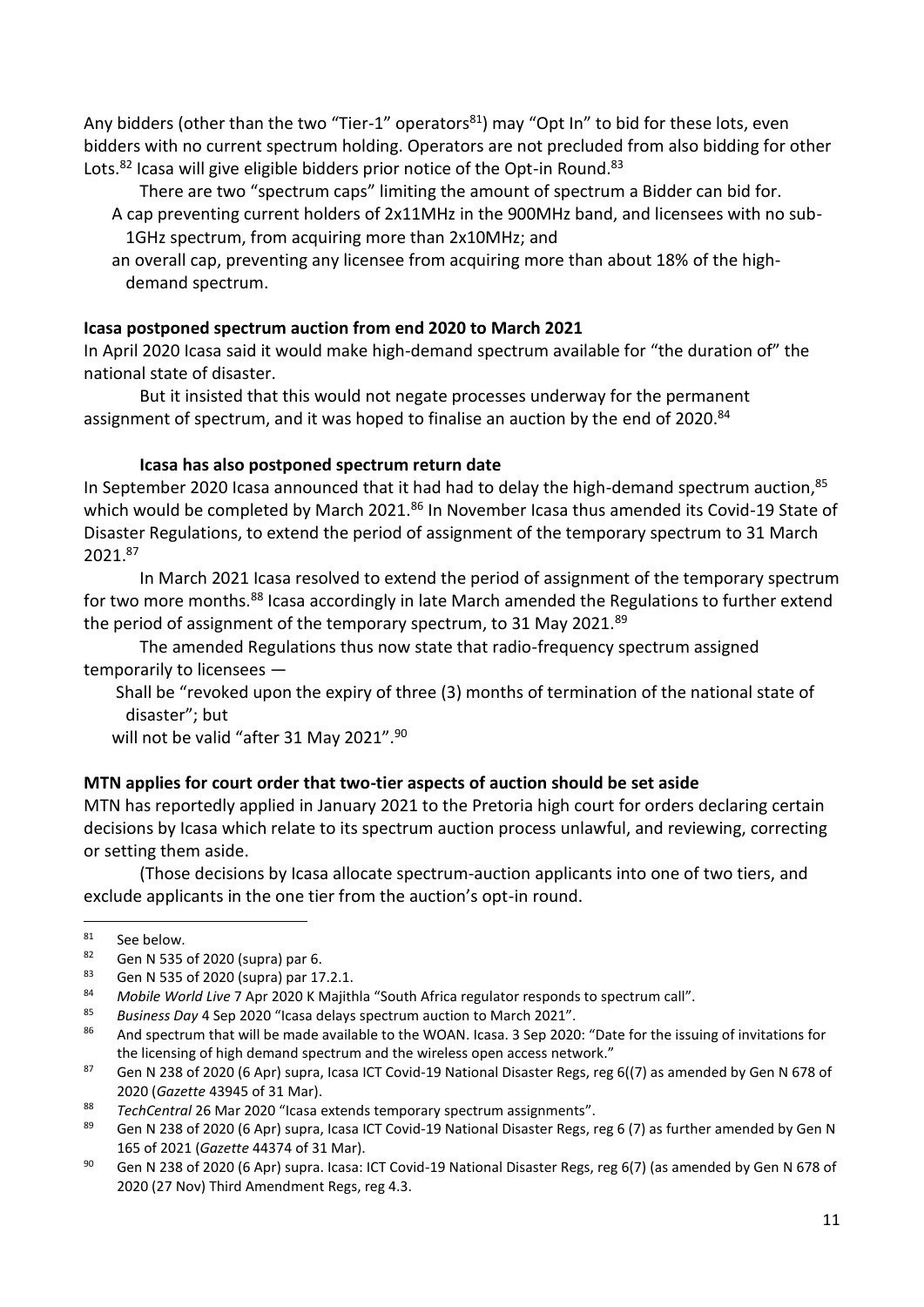(MTN and Vodacom are the only operators classified in that tier, which means they will not be allowed to participate in the opt-in round for two spectrum portfolios that are available in the opt-in round. Those portfolios include the sought-after 3,500MHz band, which is optimal for 5G use.

(MTN also avers that Icasa's definitions which purport to differentiate an operator in the one tier from an operator in the other tier are vague, arbitrary, and unreasonable.

(MTN contends that it was also not given notice of Icasa's intention to categorise it as an operator in the one tier or an opportunity to make representations about it.

(MTN is seeking the removal from the auction process of Icasa's two-tier categorisation and associated opt-in round.<sup>91</sup>)

#### **Authority's spectrum auction delayed by court order**

Icasa's spectrum auction, which was due to take place in late March, has been delayed by a court order in early March 2021 in separate litigation.<sup>92</sup>

(The Pretoria high court, at the instance of telecommunications operator Telkom<sup>93</sup> and broadcaster e.tv,<sup>94</sup> has interdicted Icasa from assessing or adjudicating applications received by it in the course of its auction of the spectrum.<sup>95</sup>

(Telkom and e.tv contend that auctioning the spectrum to telecommunications operators was irrational because<sup>96</sup> it was still being used by broadcasters and would not be available to a potential telecommunications bidder until after the digital migration process, which had stalled and was unlikely to occur in the near future.<sup>97</sup>

(The court observed<sup>98</sup> that the spectrum in the IMT 700 and IMT 800 bands would only become available on completion of the digital migration process. Despite its unavailability, Icasa had included those bands in the spectrum to be licensed i.t.o. the auction. This is likely to result in successful bidders deriving no commercial benefits on being awarded a licence. The decision of Icasa is thus intrinsically irrational. $99$ )

#### **Any spectrum-return date fixed by Icasa is** *ultra vires*

The Cooperative Governance Minister's 18 March disaster-management regulations authorise Ministers to issue directions to address the spread of COVID-19 including taking steps that may be necessary to minimise the effects of the national state of disaster.

And the Communications Minister's 26 March directions state that Icasa must relax spectrum regulations to enable "the temporary licensing" of "all available spectrum bands including the unassigned high-demand frequency spectrum" for "duration of the COVID-19 national disaster", and the temporary assignment of that spectrum must focus on licensees able to use it for duration of the disaster.

Telkom SA SOC Ltd.

<sup>91</sup> *MyBroadband*, 27 Jan 2021, "MTN launches legal action to fight spectrum auction issues", *https://mybroadband.co.za/news/cellular/384388-mtn-launches-legal-action-to-fight-spectrum-auctionissues.html*.

<sup>92</sup> *BusinessDay* 8 Mar 2021 "Court halts spectrum auction again after complaint by Telkom and e.tv".

 $^{94}$  e.tv (Pty) Ltd.<br> $^{95}$  Telkom SA SO

<sup>95</sup> *Telkom SA SOC Ltd and ano v Independent Communication Authority of South Africa and others* [2021] ZAGPPHC 120 (8 Mar 2021) per Baqwa J.

<sup>96</sup> *Inter alia*.

<sup>97</sup> *Telkom and ano v Independent Communication Authority of South Africa and others* (supra) par [23].

<sup>98</sup> *Inter alia*.

<sup>99</sup> *Telkom and ano v Independent Communication Authority of South Africa and others* (supra) par [45].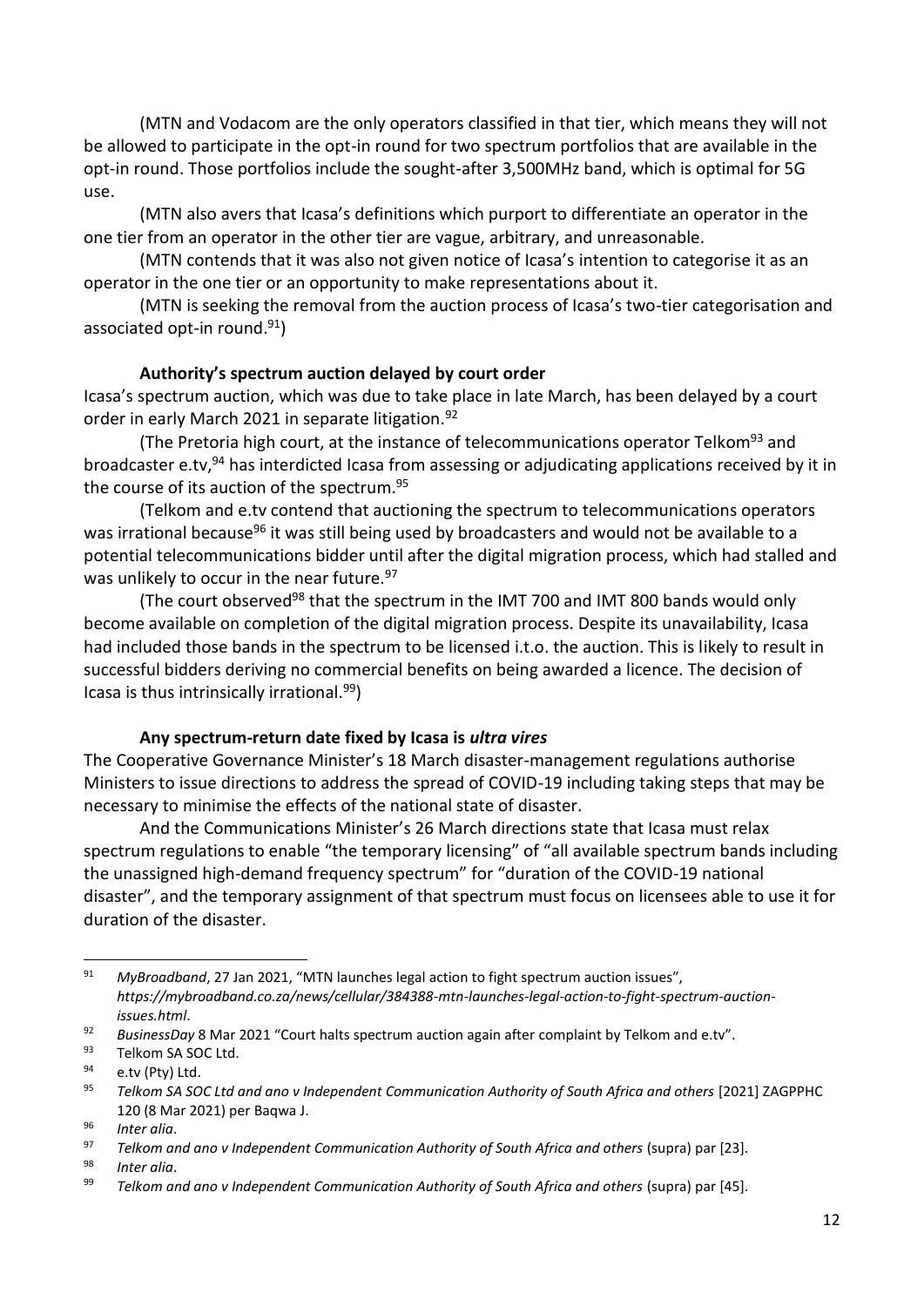However, Icasa's regulations are to the effect that the high-demand spectrum bands are made available only until, whichever is earlier, three months after termination of the national state of disaster or (previously) "30 November 2020", (then) "31 March 2021", and (currently) "31 May 2021".

Icasa's regulations are subordinate, delegated measures, and must conform to the legal power or authority conferred on it.<sup>100</sup>

Neither the Cooperative Governance Minister's 18 March regulations, nor the Communications Minister's 26 March directions, authorise Icasa to set "30 November", "31 March", "31 May" or any other specific date on which the high-demand spectrum must revert to Icasa, whether or not three months after termination of the national state of disaster has passed.

The reference in Icasa's regulations to "30 November 2020", "31 March" or 31 May" was thus *ultra vires* (beyond the legal power or authority conferred on Icasa by the Communications Minister's directions) and hence<sup>101</sup> invalid, as is the present reference to "31 May 2021".

### **To ensure auction's lawfulness, Communications Minister should amend her directions to Icasa to permit auctioning of temporary spectrum during state of disaster**

As mentioned, the Cooperative Governance Minister's disaster-management regulations authorise Ministers to issue directions to address the spread of Covid-19 including taking steps that may be necessary to minimise the effects of the national state of disaster. And the Communications Minister's directions require Icasa to enable temporary licensing of the high-demand spectrum for duration of the disaster.

It arguably therefore follows that the temporary allocation of the spectrum should continue for so long as is necessary to alleviate the effects of the disaster.

The unemployment rate at the end of the fourth quarter of 2020 rose to 42.6 percent.<sup>102</sup> Economists have said that it could take South Africa three to seven years for employment to return to 2019 levels.<sup>103</sup>

Arguably therefore, it follows that, only when it can reasonably be said that the effects of the disaster have been alleviated, should Icasa proceed with an auction.<sup>104</sup>

But it is said that IMT (International Mobile Telecommunication) spectrum.<sup>105</sup> also commonly referred to as high-demand spectrum<sup>106</sup>) should be released to the market as early as possible for operators to stay abreast of technological changes and demand, and that a three-year temporary assignment does not provide operators with the required certainty nor entice the massive investment required to extract full value from the spectrum.<sup>107</sup>

<sup>102</sup> *Reuters* 23 Feb 2021 "South Africa's unemployment rate jumps to new record high".

<sup>100</sup> *Minister of Home Affairs v Liebenberg* 2001 (11) BCLR 1168 (CC) [2], [9], [13] per Skweyiya AJ (other members of the court concurring); *Sizabonke Civils CC t/a Pilcon Projects v Zululand District Municipality and others (KZP)* [2010] ZAKZPHC 23 par 17.

<sup>101</sup> See *Mulowayi and others v Minister of Home Affairs and ano* 2019 (4) BCLR 496 (CC) [19] per Mhlantla J (Mogoeng CJ, Cameron, Froneman, Khampepe, Theron JJ, Basson, Dlodlo, Goliath, Petse AJJ concurring).

<sup>103</sup> *BizNews*, 28 Sep 2020. Prinesha Naidoo, "SA has highest unemployment rate in Bloomberg world survey".

Icasa is focussing on its envisaged auction, not on its duty as directed to make unassigned high-demand spectrum available for duration of the disaster or any longer period necessary to alleviate its effects.

<sup>105</sup> See, e.g., Gen N 535 of 2020 (*Gazette* 43768 of 2 Oct). Icasa Invitation to Apply for licences for 700, 800, 2,600 and 3,500 spectrum bands to provide national broadband wireless access services for urban and rural areas: par 1.

<sup>106</sup> See *ITWeb* 25 Nov 2019 "ICASA welcomes ITU resolution on spectrum"; *IOL* 9 Oct 2020 "Unpacked: ICASA invitation to apply for High-Demand Spectrum and WOAN"; *ellipsis* 31 Jan 2021 "High-demand radio frequency spectrum".

 $107$  It is said that a sensible and reasonable auction that balances the needs of operators against the fiscal gains and socio-economic obligations should be completed as soon as possible.